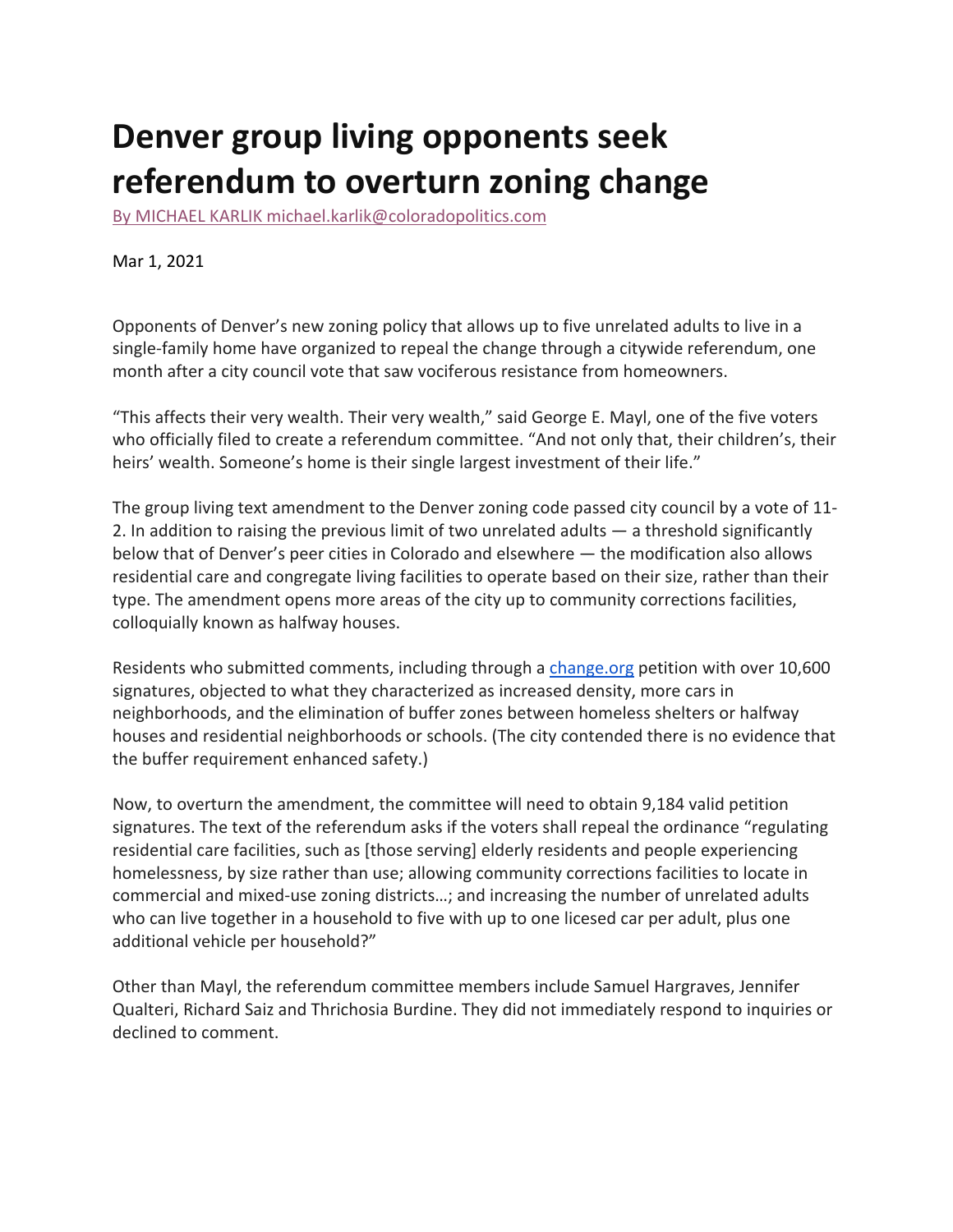Mayl took exception to the characterization from the group living amendment's supporters that opponents were privileged homeowners unconcerned with the plight of younger or poorer residents.

"Privileged? Am I privileged because I worked 52 years and paid [property] tax for a home? Am I privileged?" he asked. Mayl added that "by and large the registered neighborhood organizations, the RNOs, of Denver feel that their elected council district members didn't listen to them."

Although many RNOs came out in opposition to the group living amendment, not all fell into that category.

Travis Leiker, the president of Capitol Hill United Neighborhoods, said on Monday that the referendum would be "a poor use of resources and energy," and city council had adequately listened to all sides of the debate.

"While there was a very vocal, loud opposition, that does not mean that the will of the people was in the camp of the opposition," he added. Responding to Mayl's argument about homeowners' wealth, Leiker said the group living amendment was meant to revise exclusionary policies that affected communities of color and renters, among other populations.

"I am troubled to learn that some who are proposing this ballot measure would utilize scare tactics that harken back to the prejudices of a gone-by era in order to keep diverse populations from living in their neighborhood," he said.

During the Feb. 8 council meeting, commenters alternately characterized the amendment as, on the one hand, "one massive, unproven, urban social experiment," or as something "watered down" from the original proposal that would have allowed up to eight unrelated adults to live together. The testimony was often heated, with one person even comparing group living opponents to members of the Ku Klux Klan.

"When I bought my home, I chose it with the zoning protections in place that not only made it a safe home for me, but that preserved its market value," said Kristin Macarthur, at the time. "My home is my most significant investment and I'm too close to retirement to recover from a sudden loss in value due to the zoning changes you're proposing."

Those who backed the amendment decried what they saw as misinformation stemming from Safe and Sound Denver, the main opposition group. That criticism surfaced again on Monday.

"The opponents of the group living amendment are on the wrong side of history, as proven by being massively outnumbered at the public comment during the city council vote, but also by the many admonishments they received from council members that who were originally sympathetic to their concerns but were driven away by their fear mongering lies," said Jason Hornyak, the head of the Chaffee Park Neighborhood Association, which also endorsed the